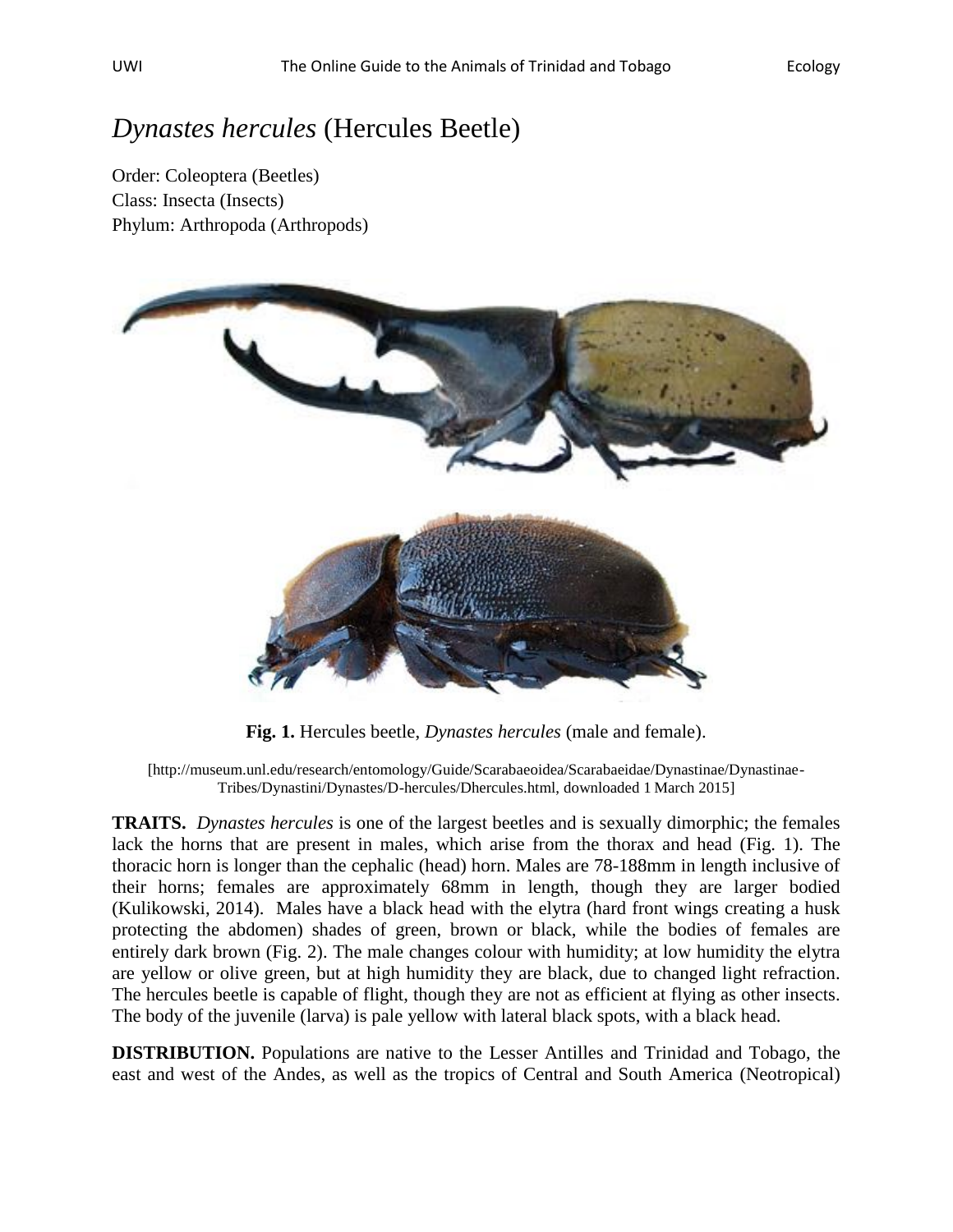(Fig. 3). Hercules beetles are prevalent in montane and lowland rainforests from the Pacific Ocean and as far as the Amazon in Brazil (Moore, 2006).

**HABITAT AND ACTIVITY.** The hercules beetle inhabits montane and tropical rainforests. The larvae reside in decaying wood which is provided from fallen trees. Adults are seen hiding in the vegetation and the forest floor under moist leaf-litter. The fallen leaves and logs allow the massive beetle to hide and avoid predators during the day. Like most insects, adults are focused on mating, of which males are highly competitive. The beetle is nocturnal and forages at night for fallen tropical fruits. Their larvae feed on rotting wood and decaying plant matter, with a focus on growth and development. Adults are most abundant during the rainy season and actively burrow, being documented during nights of dense fog and rain. The adult beetles are herbivores (frugivorous) and feed commonly on rotting fruits such as bananas and mangoes. The juveniles feed on decaying plant matter and rotting wood (lignivorous).

**POPULATION ECOLOGY.** *Dynastes hercules* beetles are solitary, with males being territorial in nature during mating season. The density of larvae is expected to be much greater upon hatching and would decrease upon predation (this value would depend on the predation and survival rate). The egg of *D. hercules* incubates for approximately 30 days before the larva emerges, then grows through several moults (Fig. 4) for 12-18 months before the pupating stage (Fig. 5), which lasts 2-3 months. The adult beetle, having emerged from the pupa, can live up to 8-12 months, giving the beetle an overall average lifespan of about 3 years.

**REPRODUCTION.** Females are egg-laying (oviparous) and lay up to 100 eggs in the ground or in dead wood. Larvae undergo a series of stages in which they grow and moult their skin to accommodate more growth. Reproduction is strictly sexual with high degrees of male competition, with females initiating sexual contact by the use of pheromones. A male upon receiving the chemical stimulus, would search for the female. Males vying for the right to mate with the female engage in fights with their horns. They attempt to grab and pin their rival between the cephalic and thoracic horns and raise them up as high as possible and throw them down. This can occur several times until one male retreats, in defeat. The successful male would then copulate with the female. The beetles have a polygynandrous (promiscuous) relationship, where males and females only partner temporarily for the act of mating. The mating season for these beetles typically occurs during a time of heavy rainfall; the rainy season (from July to December). A male or female is sexually mature at 15-22 months, with females having an average gestation period of 30 days. Beyond egg-laying, there is no parental care for larvae; however the eggs are typically laid in decaying wood or grounds close to the decaying wood so that the larvae need not travel far for sources of nutrients. Females thus invest in developing the eggs before laying.

**BEHAVIOUR.** The adult *Dynastes hercules* beetle emits a foul odour to discourage predators from eating it. They are also capable of making a hissing sound when disturbed or picked up, which is generated by stridulating (rubbing) their abdomen against their elytra and serves as a warning. There is also the option of flying away from the predator. Males are very aggressive to other males during mating season.

**APPLIED ECOLOGY.** The IUCN previously listed this species as endangered, however currently the conservation status of this beetle is unknown, due to the fact that the nature of its habitat and the fluctuations of population density has not been extensively studied. There are,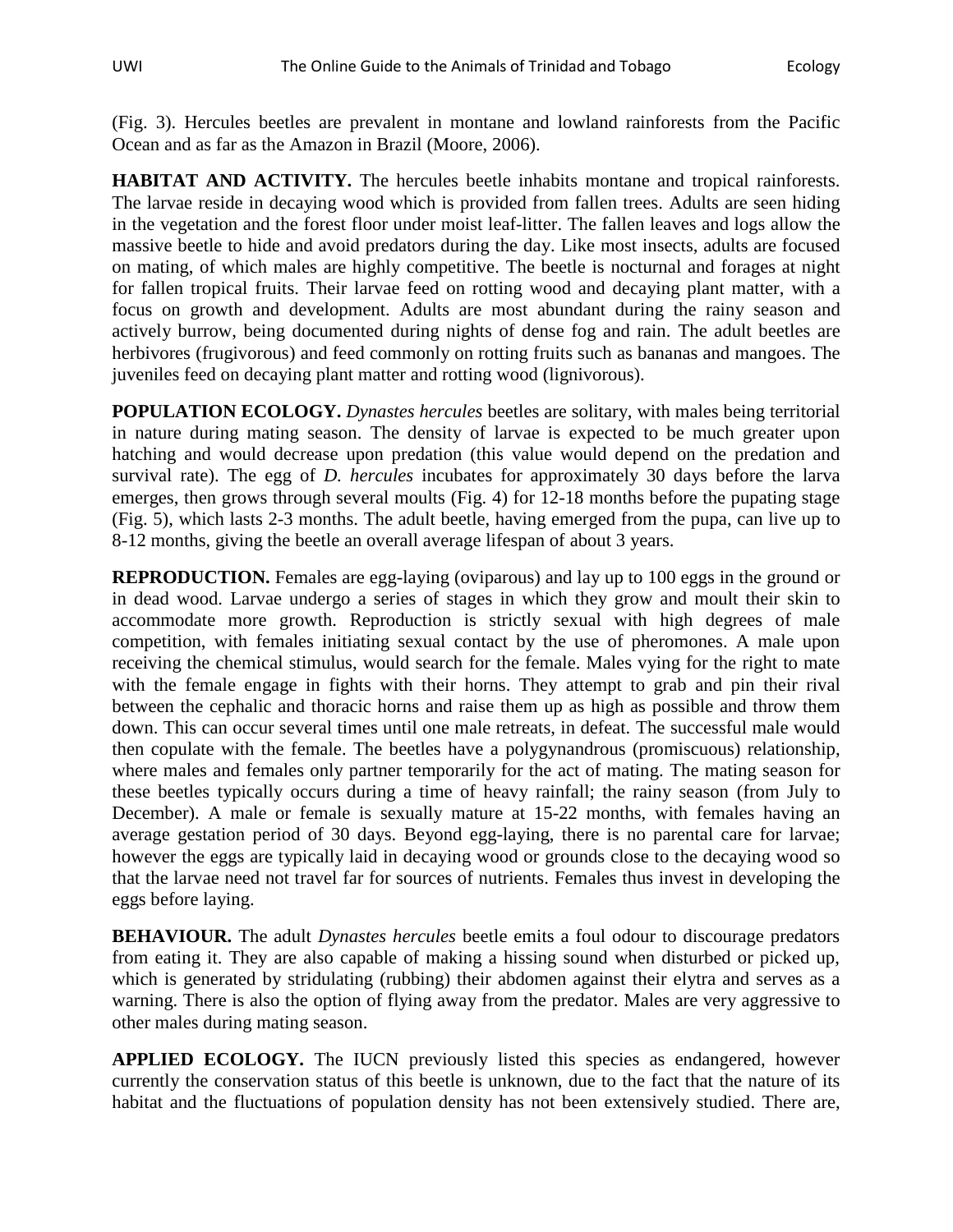however, threats to its habitat (rainforest biome) in terms of climate change and deforestation due to human activity. This therefore can affect the population of hercules beetles in the rainforest biome. These beetles are also quite popular for beetle enthusiasts, as they are sold in Japan and the world over as pets. Hercules beetles do not harmfully affect humans; in fact, they positively contribute to biodegradation and cycling of nutrients in ecosystems.

## **REFERENCES**

- Campbell, C. (2015). Dynastes hercules. [http://www.naturalworlds.org/scarabaeidae/species/Dynastes\\_hercules.htm,](http://www.naturalworlds.org/scarabaeidae/species/Dynastes_hercules.htm) downloaded 1 March, 2015.
- Huang, J. (2012). Scarabs. [http://museum.unl.edu/research/entomology/Newsletter/Scarabs71.pdf,](http://museum.unl.edu/research/entomology/Newsletter/Scarabs71.pdf) downloaded 1 March, 2015.
- Kulikowski, A. (2014). Dynastes hercules. [http://animaldiversity.org/accounts/Dynastes\\_hercules/#food\\_habits,](http://animaldiversity.org/accounts/Dynastes_hercules/#food_habits) downloaded 1 March, 2015.
- Moore, M. (2006). Dynastes hercules (Linnaeus, 1758). [http://museum.unl.edu/research/entomology/Guide/Scarabaeoidea/Scarabaeidae/Dynastinae/Dynastinae-](http://museum.unl.edu/research/entomology/Guide/Scarabaeoidea/Scarabaeidae/Dynastinae/Dynastinae-Tribes/Dynastini/Dynastes/D-hercules/Dhercules.html)[Tribes/Dynastini/Dynastes/D-hercules/Dhercules.html,](http://museum.unl.edu/research/entomology/Guide/Scarabaeoidea/Scarabaeidae/Dynastinae/Dynastinae-Tribes/Dynastini/Dynastes/D-hercules/Dhercules.html) downloaded 1 March, 2015.
- Wallin, B. (2004). Hercules Beetles, [http://www.uky.edu/Ag/CritterFiles/casefile/insects/beetles/hercules/rearing/rearing.htm,](http://www.uky.edu/Ag/CritterFiles/casefile/insects/beetles/hercules/rearing/rearing.htm) downloaded 1 March, 2015.

Author: Anna Toussaint Posted online: 2015



**Fig. 2.** Dorsal view of hercules beetles, male and female.

[http://museum.unl.edu/research/entomology/Guide/Scarabaeoidea/Scarabaeidae/Dynastinae/Dynastinae-Tribes/Dynastini/Dynastes/D-hercules/Dhercules.html, downloaded 1 March 2015]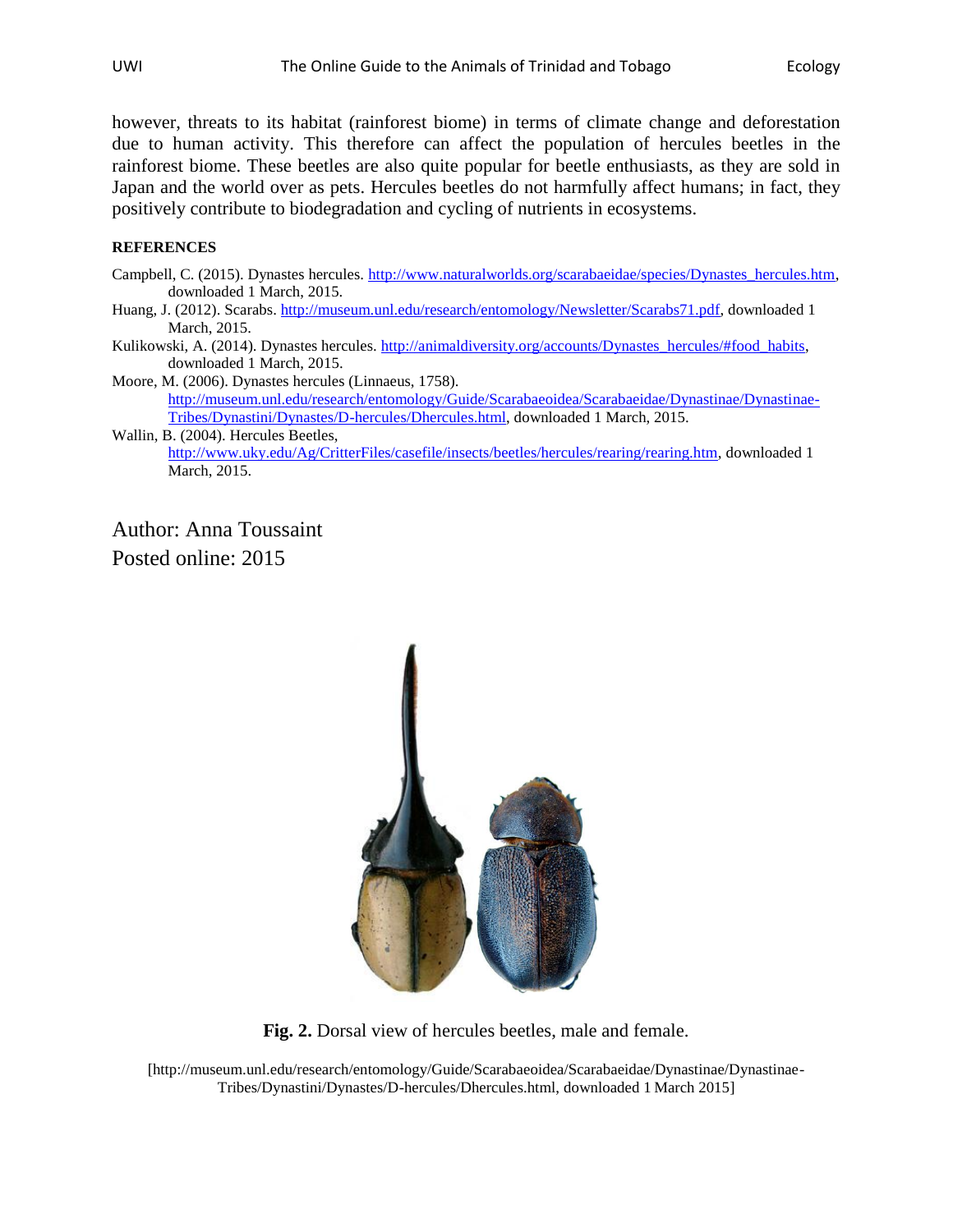



[http://museum.unl.edu/research/entomology/Guide/Scarabaeoidea/Scarabaeidae/Dynastinae/Dynastinae-Tribes/Dynastini/Dynastes/D-hercules/Dhercules.html, downloaded 1 March 2015]



**Fig. 4.** Larva of *Dynastes hercules*

[http://museum.unl.edu/research/entomology/Newsletter/Scarabs69.pdf, downloaded 1 March 2015]